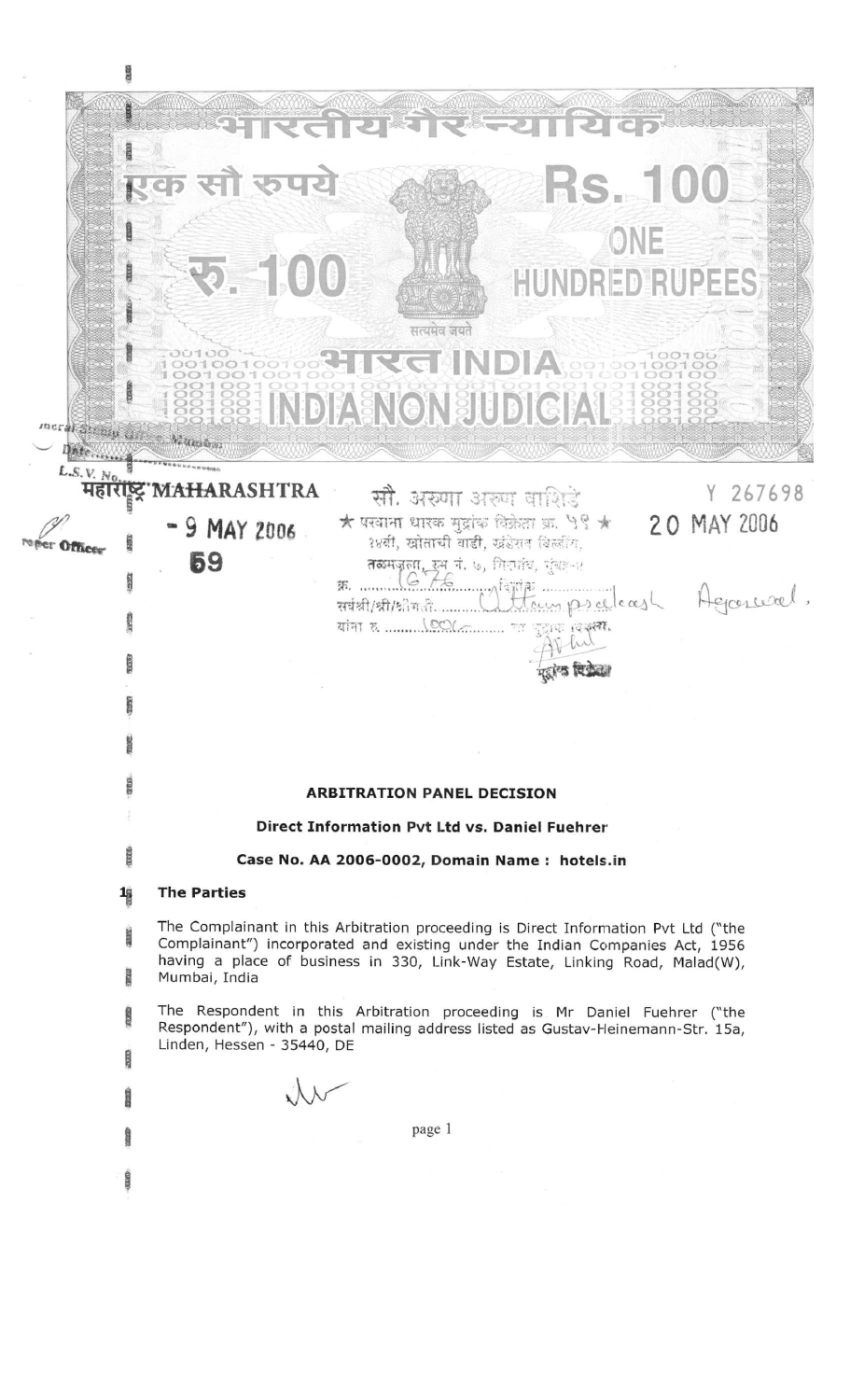### 2. The Domain Name and Registrar

The disputed domain name is <hotels.in>. The Registrar of the domain name is InternetX ("the Registrar").

#### 3. Procedural History

This is a mandatory administrative proceeding submitted for decision in accordance with the INDRP (.IN Domain Name Dispute Resolution Policy) for Domain Name Dispute Resolution, adopted by the National Internet Exchange of India ("NIXI") on 28<sup>th</sup> June, 2005, (the "Policy"), INDRP Rules of Procedure, approved by NIXI on 28<sup>t</sup> June, 2005, (the "Rules") and The Indian Arbitration and Conciliation Act, 1996, any by-laws, rules and guidelines framed there under and the governing law prevailing in India.

By registering the disputed domain name with the Registrar, the Respondent agreed to the resolution of certain disputes pursuant to the Policy and Rules.

According to the information provided by the National Internet Exchange of India (the ".IN Registry"), the history of this proceeding is as follows:

The Complainant filed its Complaint with the .IN Registry by email and in hardcopy along with the referenced annexure.

The .IN Registry requested and obtained from InterNetX GmbH, the registrar of the disputed domain name, verification that the domain name is registered with InterNetX GmbH and the Respondent is the registrant for the domain name .

The .IN Registry having verified that the Complaint satisfied the formal requirements of the Policy and the Rules, the .IN Registry formally commenced this proceeding and delivered to the Respondent notice of the Complaint and commencement of this proceeding. The hard copy of the Complaint along with all annexure was successfully delivered to the Respondent on  $10<sup>th</sup>$  March 2006.

The Arbitrator with .IN Registry, Uttam Prakash Agarwal ("the Arbitrator"), agreed to act as Arbitrator in this proceeding and filed the necessary Statement Of Acceptance and Declaration Of Impartiality And Independence, and on 20<sup>th</sup> Feb, 2006, was duly appointed by the .IN Registry.

The Respondent requested an extension for filing a reply, which was granted, and the Respondent filed the reply on  $31$ <sup>\*</sup> March 2006.

The Complainant filed a rejoinder on  $17<sup>th</sup>$  April 2006.

4. Factual Background

The following information is derived from the Complaint and supporting evidence submitted by the Complainant.

(1) Complainant is a well-known reputed Web Services provider in India and worldwide and provides various products and services across the globe.

(2) Complainant owns a trademark on and is actively using the name "hotel" in India since year 2000.

(3) Complainant also runs websites by the name [www.hotel.in a](http://www.hotel.in)nd <http://hotel.in.directi.com>

(4) The disputed domain name was registered by the Respondent on  $16<sup>th</sup>$  Feb 2005

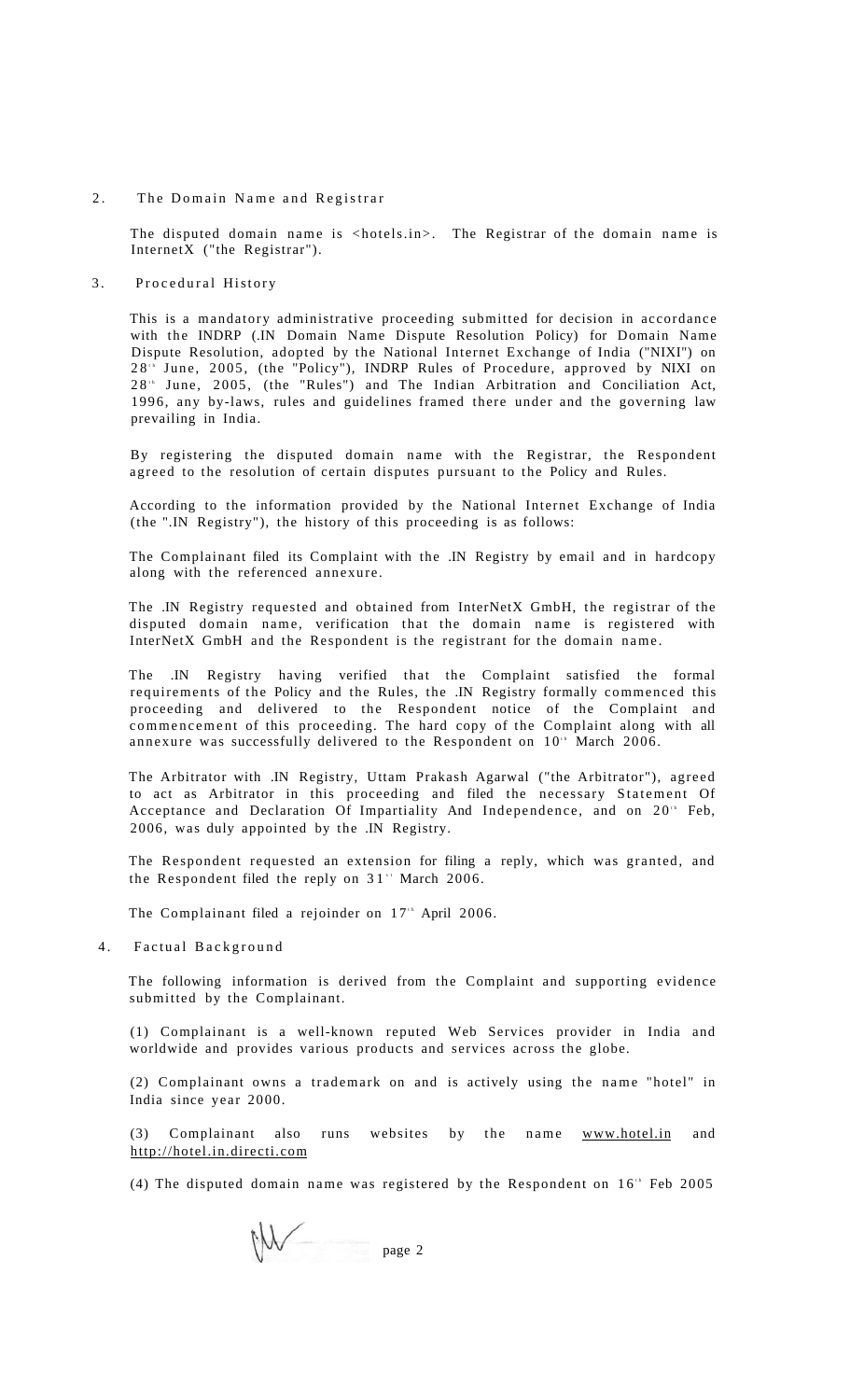### **5. Parties' Contentions**

### **(a) Complaint**

The Complainant in their complaint stated the following:

- 1. The disputed domain name is confusingly similar to Complainant's mark in that it is simply the plural form of the mark.
- 2. The disputed domain name is identical to the name of the Complainant in that it is the same as the website run by the Complainant [http://hotels.in.directi.com.](http://hotels.in.directi.com)
- 3. The Respondent has no legitimate rights to the said domain name and the Respondent is a domain name speculator in the business of buying and selling domain names.
- 4. The Respondent has registered the domain name in bad faith for the sole intention of selling it at high profits.

## **(b) Response**

The Respondent in their response stated the follows:

- 1. The "burden of proof" for proving the criteria under para 4 of the Policy rests upon the Complainant.
- 2. The trademark of the Complainant is graphical in nature and as such does not represent the text form "hotels".
- 3. The trademark certificate shows that the said trademark was registered for the purpose of stationary and publishing.
- 4. The domain name has been registered by the Respondent not: with the intention of selling it, but with the intention to develop it into a website.

### **(b) Rejoinder**

The Complainant in their rejoinder stated the following:

- 1. The "burden of proof" for invalidating the criteria in para 4 of the Policy rests upon the Respondent.
- 2. The trademark registry records both the graphical and the word form of the trademark. In this case the word form of the trademark is "hotel".
- 3. The trademark was registered under class 16 since that was the most appropriate class for online publishing at that time.
- 4. The registration of the domain name by the Respondent is in violation of INDRP Rule 3 in as much as the Respondent was made aware of existing trademark rights of the Complainant, and the Respondent made no effort to ensure that the registration of their domain name was not in violation of the rights of the Complainant.
- 5. The registration of the domain name by the Respondent is in violation of NIXI's agreement with the Registrar, as well as the Registrar's agreement with the Respondent.
- 6. The Respondent was in communication with the Complainant for the purpose of selling the domain name.

nage 3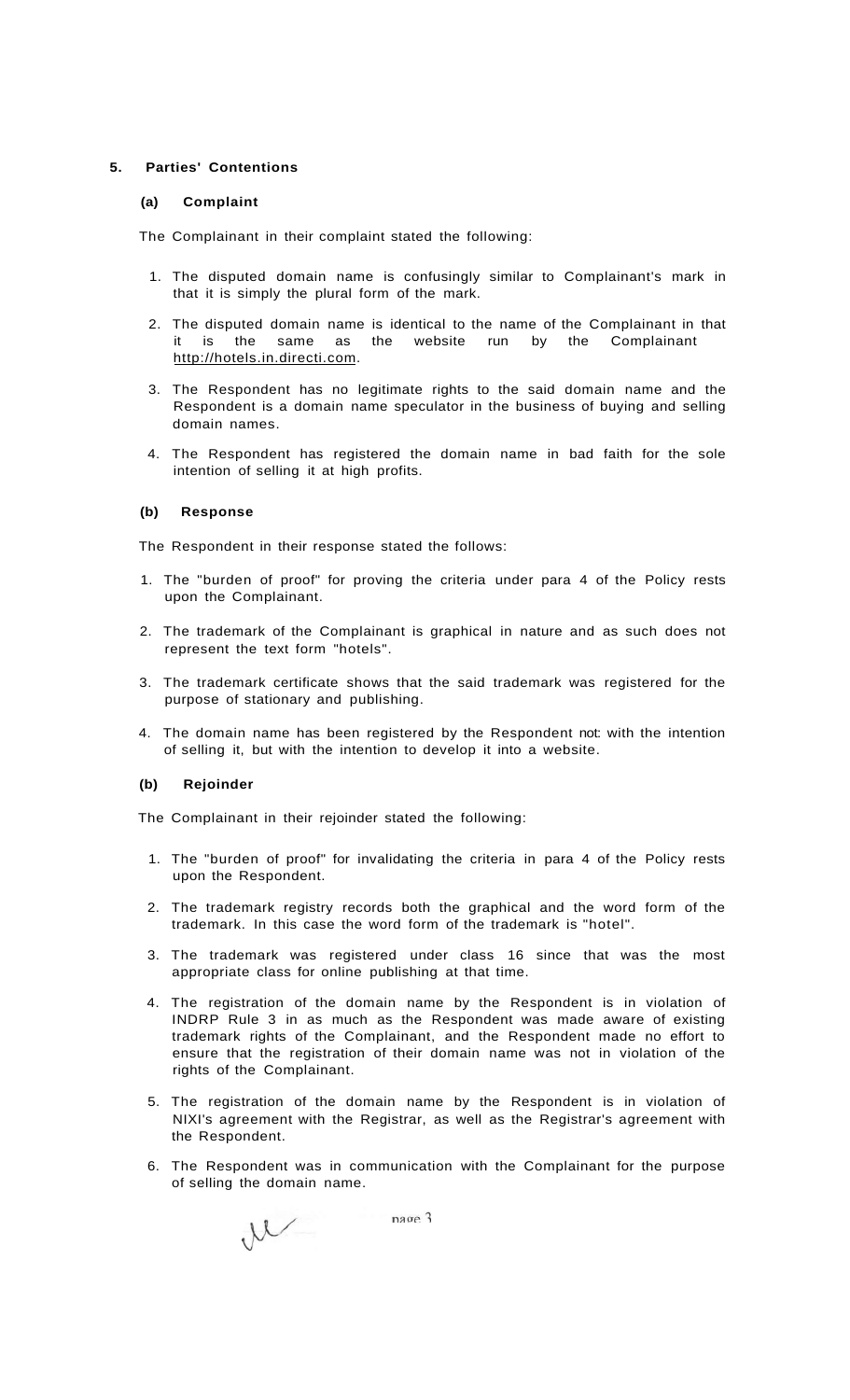- 7. The Respondent has no legitimate rights to the said domain name.
- 8. The Respondent has registered the domain name in bad faith for the sole intention of selling it at high profits.

## **6. Discussion and Findings**

The Complainant in their complaint alleges -

- (i) the Respondent's domain name is identical or confusingly similar to a name, trademark or service mark in which the Complainant has rights;
- (ii) the Respondent has no rights or legitimate interests in respect of the domain name; and
- (iii) the Respondent's domain name has been registered or is being used in bad faith.

As per para 4 of the Policy, the above premises would be the grounds for filing a complaint. The Policy is silent on the "burden of proof" of the above points. Para 3 of the policy further states that it is the responsibility of the Registrant to ensure they do not violate any policies or infringe any rights by the registration of their domain name.

In the absence of a specific statement about the "burden of proof" one can sumrise that the INDRP policy requires the Complainant to file a complaint if the Complainant believes and can demonstrate the existence of the above 3 points, however **the Respondent must prove** that atleast one of the above three points do not exist in the case in order to find in favor of the Respondent. Therefore the **Respondent has the burden of proving** in their response that the above criteria have not been met

The Arbitrator has investigated each of these criteria one by one -

### **A. Identical or Confusingly Similar**

This question raises two issues: (1) does the Complainant have rights in a trademark or name; and (2) is the domain name identical or confusingly similar to such trademark or name.

The Complainant has a trademark in both graphical and textual form representing the word "hotel". A letter from the trademark Registry confirms that the trademark has no objections against it.

The Complainant has produced ample evidence of the usage of the trademark -

- The Complainant has been running a website using the trademark since 2000.
- The Complainant has spent resources in advertising the trademark and the website.
- The Complainant has received a large number of inquiries through this website, of which the Complainant has produced a sample set in their original complaint.
- The Complainant's website features on search engines.

The Respondent's allegations with regards to the form of the trademark (i.e. it being stylized and graphical) are irrelevant. The Policy does not differentiate between graphical or textual marks. The Registry made no such differentiation during the Sunrise Registration process and no such mention has been made in the Policy or the Rules. Additionally the Complainant has provided sufficient evidence to demonstrate that the Trademark Registry records both the graphical and textual form of the trademark.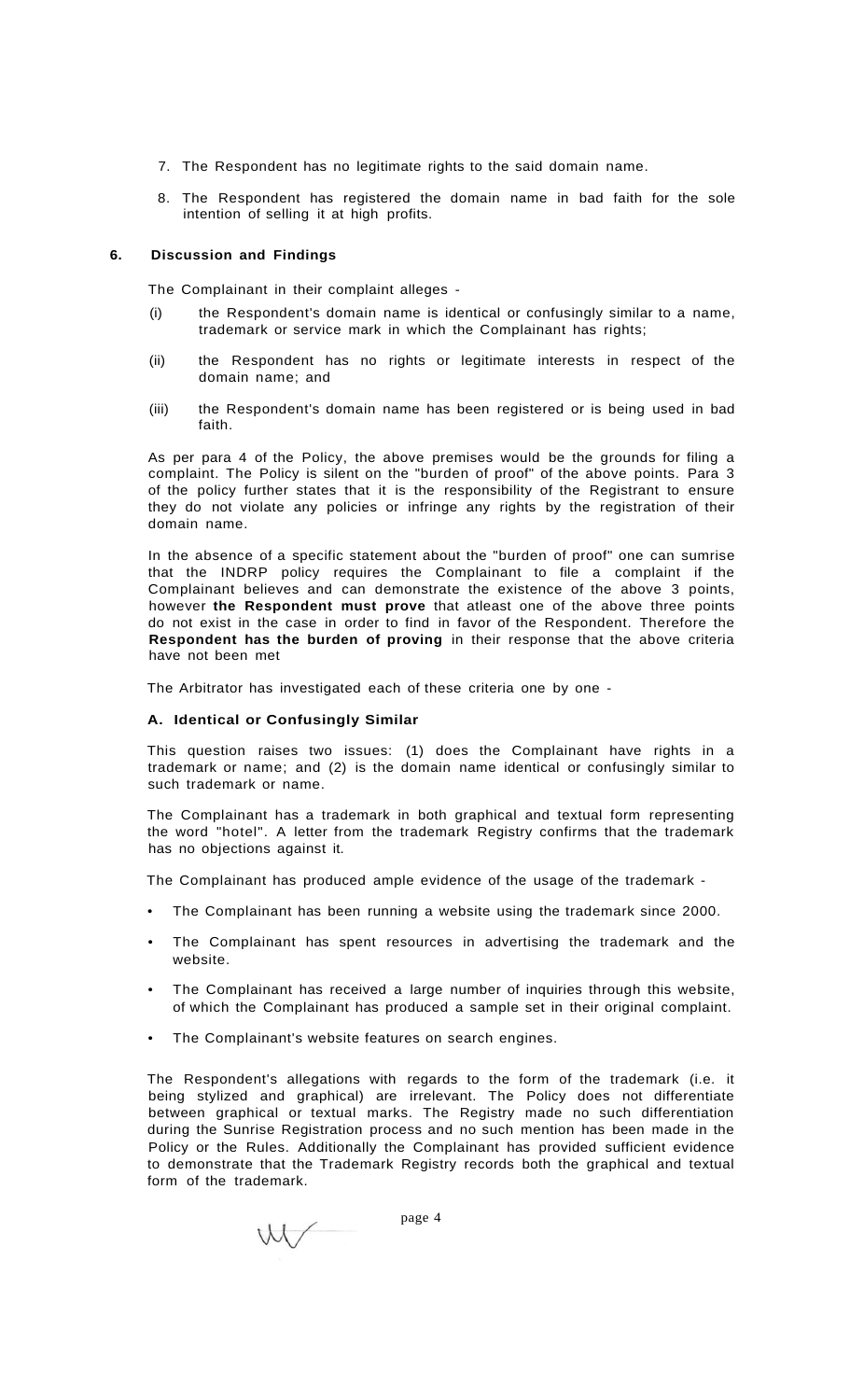The Respondent's allegations with regards to the class of the trademark (ie the fact that the trademark was registered in class 16) are irrelevant. Firstly the Policy does not distinguish or differentiate between classes of trademarks. Secondly, as clarified by the Complainant, class 16 was the appropriate class for registering the Complainant's trademark during the time when service marks were not existent in India. As such, the intentions and purpose of the Complainant behind registering the trademark are quite clear. The Complainant also provides evidence of stated usage of the trademark in their application which contains the fact that the Complainant was to use the trademark for a "website".

The Respondent had also been notified by the Complainant about the existence of IP rights in the said "word". Despite that, the Respondent failed to verify the same by conducting a simple search in the Indian Trademark Registry, and therefore failed in fulfilling their obligations under Para 3 of the Policy.

There can be no doubt that the domain name "hotels.in" is confusingly similar, and can be held to be identical to the trademark of the Complainant as well as the name in which the Complainant has setup a business.

Accordingly, the Arbitrator finds that the Complainant has satisfied the first element required by para 4 of the Policy.

#### **B. Rights or Legitimate Interests**

The Complainant submits that the Respondent has no rights or legitimate interests in the disputed domain name.

The tests to be applied to determine whether the Respondent has rights or legitimate interests in the disputed domain name are covered in para 7 of the Policy as follows -

Any of the following circumstances, in particular but without limitation, if found by the Arbitrator to be proved based on its evaluation of all evidence presented, shall demonstrate the Registrant's rights to or legitimate interests in the domain name for the purposes of Paragraph 4 (ii):

- (i) before any notice to the Registrant of the dispute, the Registrant's use of, or demonstrable preparations to use, the domain name or a name corresponding to the domain name in connection with a bona fide offering of goods or services;
- (ii) the Registrant (as an individual, business, or other organization) has been commonly known by the domain name, even if the Registrant has acquired no trademark or service mark rights; or
- (Hi) the Registrant is making a legitimate non-commercial or fair use of the domain name, without intent for commercial gain to misleadingly divert consumers or to tarnish the trademark or service mark at issue.

On the basis of the statements and documents submitted, the Arbitrator is satisfied that the Respondent has no rights or legitimate interests in respect of the domain name, for the following reasons -

• To satisfy the requirements of para 7(i) of the Policy, the Respondent's use of the disputed domain name must be in connection with a "bona fide" offering of goods or services. In the circumstances of this case, however, the Respondent has not provided any evidence of offering bonafide goods and services through the domain name. Infact the domain name showed a "SEDO" parking page with a "for sale" sign until the Respondent received notice of the complaint. The same does not constitute a "bona fide" offering of goods and services.

 $\sqrt{}$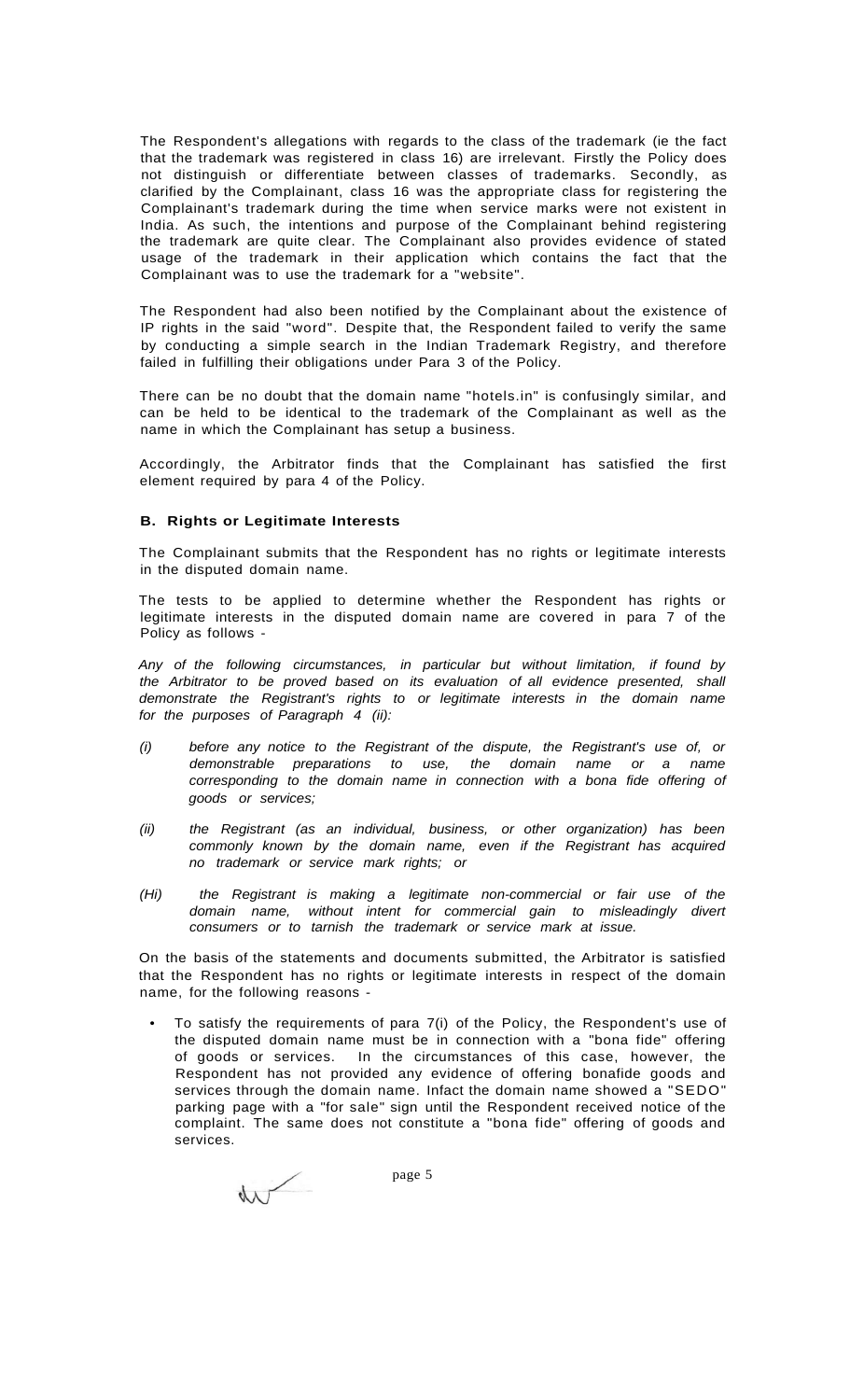- The Respondent does not provide any evidence that, the Respondent has been commonly known by the disputed domain name or that the disputed domain name is derived from one of Respondent's trademarks or trade names. The Complainant has not licensed or otherwise permitted the Respondent to use his name or any of its trademarks or to apply for any domain name incorporating his name or trademarks. The Respondent has not been commonly known by the domain name and there is no relationship between the Respondent and the name "hotels"
- ".in" represents a certain nexus and connection with India. The Respondent has not shown any nexus with India. The Respondent is a citizen of Germany and has been residing there. The Respondent has no assets or immovable property in India nor any association with India. The Respondent has not provided any evidence of any business or connection or nexus with hotels either. The Respondent as of the date of the complaint does not have any online website that has any business interest with India.
- There is no evidence indicating that the Respondent is making a legitimate non-commercial use of the domain name. The Respondent has stated in their response that they intended to develop the domain name into a website. However evidence submitted by the Complainant shows that the Respondent had setup a "for sale" page on the domain name and that the Respondent was actively in communication with the Complainant in an effort to sell the domain name.
- The Respondent's assertions that the domain name is generic do not bestow rights to the domain name upon the Respondent. The Policy is clear in this matter. The Respondent has failed to show evidence as required by para 7 of the Policy
- Thus Respondent has failed to show evidence as required by para 7 of the Policy

Therefore, the Arbitrator finds that the Respondent has no rights or legitimate interests in respect of the domain name.

### **C. Bad Faith**

The Complainant submits that the Respondent has registered and used the domain name in bad faith.

The tests to be applied to determine whether the Respondent: has registered or used the domain name in bad faith are covered in para 6 of the Policy as follows -

For the purposes of Paragraph 4(iii), the following circumstances, in particular but without limitation, if found by the Arbitrator to be present, shall be evidence of the registration and use of a domain name in bad faith:

- (i) circumstances indicating that the Registrant has registered or acquired the domain name primarily for the purpose of selling, renting, or otherwise transferring the domain name registration to the Complainant, who bears the name or is the owner of the trademark or service mark, or to a competitor of that Complainant, for valuable consideration in excess of the Registrant's documented out-of-pocket costs directly related to the domain name; or
- (ii) the Registrant has registered the domain name in order to prevent the owner of the trademark or service mark from reflecting the mark in a corresponding domain name, provided that the Registrant has engaged in a pattern of such conduct; or
- (Hi) by using the domain name, the Registrant has intentionally attempted to attract Internet users to the Registrant's website or other on-line location,

 $W$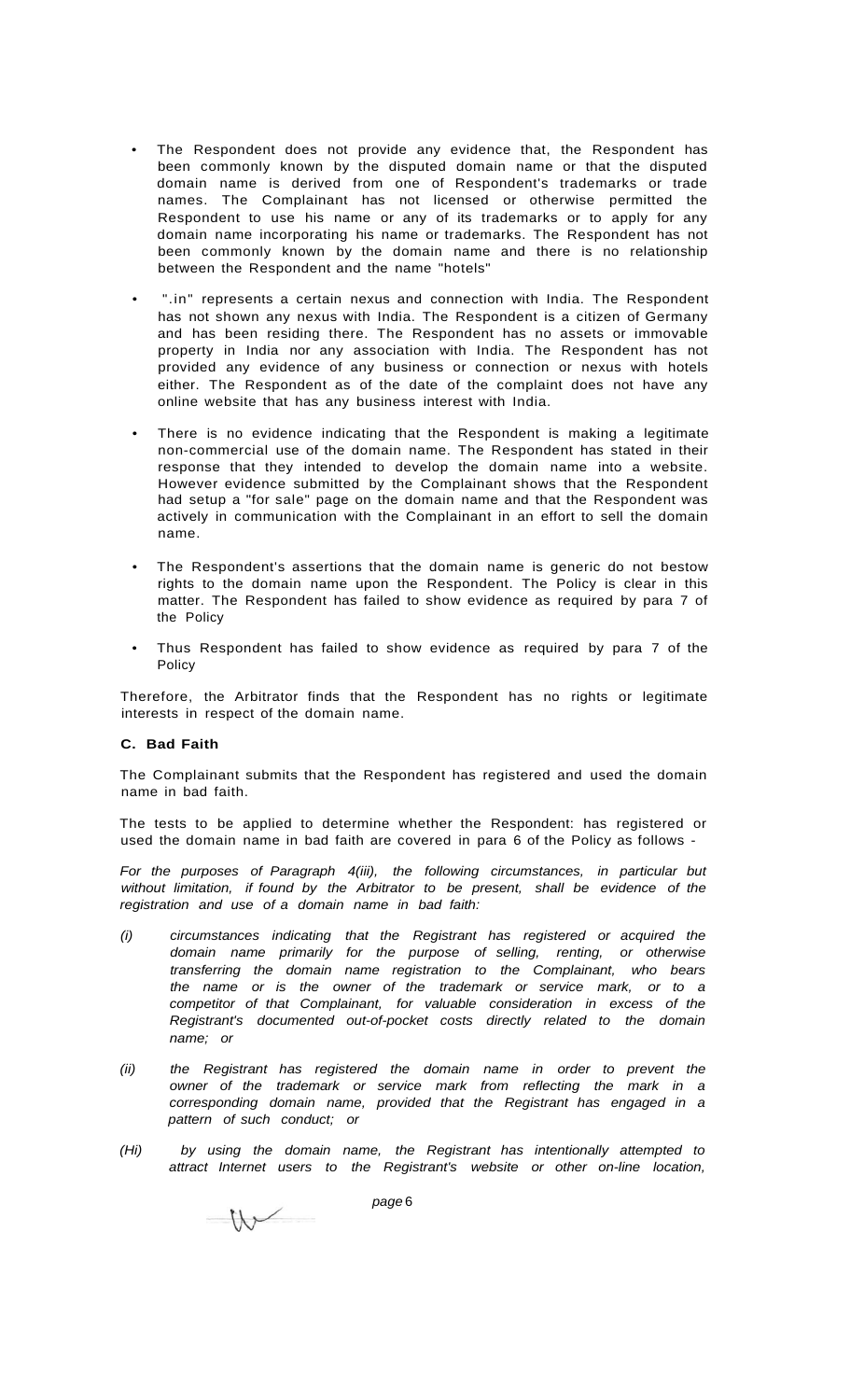by creating a likelihood of confusion with the Complainant's name or mark as to the source, sponsorship, affiliation, or endorsement of the Registrant's website or location or of a product or service on the Registrant's website or location.

On the basis of the above statements and documents submitted, the Arbitrator is satisfied that the Respondent has registered and used the domain name in bad faith, for the following reasons -

- After registering the domain name the Respondent put up a page on the domain name, which clearly stated that the domain name was "for sale".
- The Domain Name was parked with "[SEDO.COM"](http://SEDO.COM) which is the world's largest marketplace for buying and selling domain names.
- The Respondent had registered several other .IN Domain Names -<br>COMMUNITY.IN, DRIVE.IN, FOOTBALL.IN, FORUM.IN, GUIDE.IN, DRIVE.IN, FOOTBALL.IN, FORUM.IN, GUIDE.IN, HARDWARE.IN, HOTELS.IN, HOUSE.IN, JOBS.IN, REALESTATE.IN, RINGTONES.IN, STORE.IN, all of which were listed for sale on their respective websites.
- Only upon receiving the complaint, did the Respondent take the "for sale" pages down from the above .IN Domain Names
- Registering a domain name solely for the purpose of sellirg it is against the NIXI policy as per their advisory available at [http://www.inregistry.in/policies/advisory l](http://www.inregistry.in/policies/advisory)aOl
- The Respondent has also registered many such domain names in another ccTLD which still continue to be listed on sale - 24-h.us, bocks.us, briefcase.us, buymusic.us, camps.us, cdshop.us, clans.us, clients.us, cup.us, cyberradio.us, every.us, flirting.us, flirts.us, freak.us, goods.us, high.us, i-t.us, million.us, mrpreside opinion.us, p2p.us, picks.us, porncam.us, quiz.us, roboter.us, series.us, social.us, strange.us, webchat.us, webnews.us, xchange.us,, board.us, flirt.us, junior.us, last-minute.us, mails.us, pocket.us, t-v.us, webradio.us
- The Complainant had contacted the Respondent inquiring to purchase the Domain Name and the Respondent had clearly engaged in proactive communication with the Complainant to sell the said domain name for profit
- Finally the Arbitrator takes into account the Respondent's allegations that the claims of the Complainant are false. The overwhelming evidence produced by the Complainant clearly shows that the Respondent is making a misrepresentation

Therefore, the Arbitrator finds that the Respondent has registered and used the domain name in bad faith

# 7. **Decision**

The Respondent has failed to fulfill their responsibilities and obligations under para 4 of the Policy. The Respondent has failed to fulfill their obligations under para 3 of the Policy.

For all the foregoing reasons, in accordance with para 4 of the Policy, the Arbitrator finds in favor of the Complainant and directs that the registration of the disputed **domain name be transferred** from the Respondent to the Complainant.

Further the Arbitrator finds that the Respondent has acted in bad faith in the arbitration process by misrepresenting facts, and stating incorrect information. The Respondent claims that he never intended to sell the domain name and presented